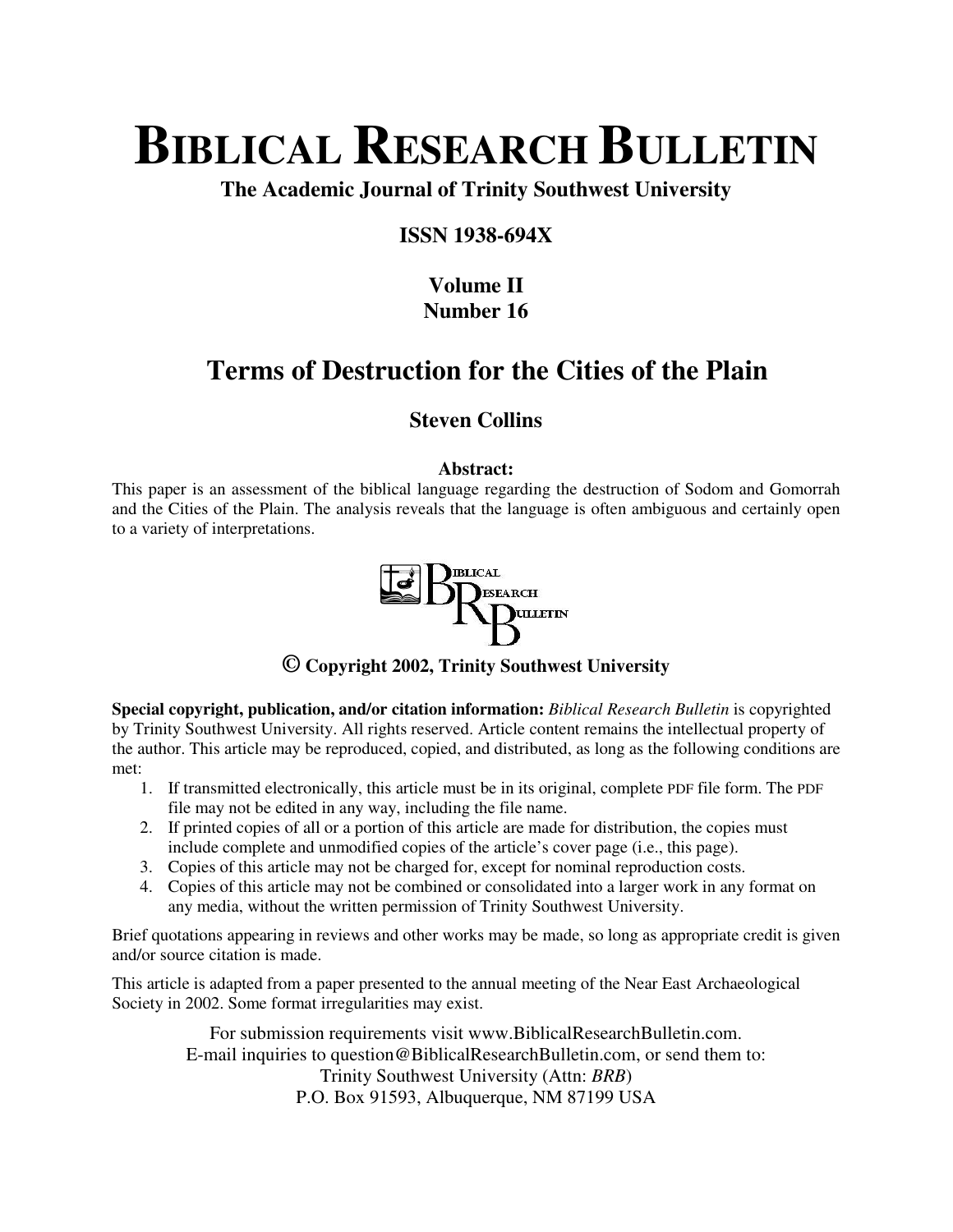# **Terms of Destruction for the Cities of the Plain**

#### **Steven Collins**

Dean, College of Archaeology, Trinity Southwest University

According to the Bible, the Cities of the Plain (Plain = Kikkar = Disk, i.e., Jordan Disk<sup>1</sup>) and their immediate environs met a catastrophic end. The fire that consumed the area is described in such violent terms that most scholars consider the account of their destruction either to be fictional or the residual historical memory of a powerful geological phenomenon that most likely took place in the prehistoric past. The biblical explanation is divine retribution. While there has been much speculation regarding the nature of the event, a good portion of it has stretched the grammatical boundaries of the biblical text to the breaking point and beyond. Therefore, it is important to clarify the biblical indicators of destruction, including both what the Bible does and does not say about the destruction of Sodom, Gomorrah, Admah, Zeboiim, and the Kikkar. This exercise is relevant not only to our understanding of the event itself as recorded in the Book of Genesis, but also to the archaeological investigation of any site purported to be one of the Cities of the Plain.

#### KEY BIBLICAL INDICATORS OF DESTRUCTION

The following biblical data points are drawn from passages that deal specifically with the destruction of the Cities of the Plain. While a little imagination is often helpful in reconstructing pictures of past events, we must be careful not to get too carried away or unduly influenced by the many "Hollywood" and "television documentary" treatments of the event. With this in mind, the key biblical indicators are as follows (all passages are from Genesis):

*"swept away" (19:15, 17)*. The divine messenger informs Lot and his family that Sodom was about to be annihilated and that they must escape the city lest they "be swept away when the city is punished...Flee to the mountains or you will be swept away!" The Hebrew term for "swept away" is *sph*, which almost invariably means "dramatic change or removal."<sup>2</sup> While *sph* does not necessarily imply that whatever is "swept away" will cease to exist entirely without any visible residue, it does generally indicate, relative to the scope of the target of *sph*, that a comprehensive, categorical removal or destruction of the target is in view.<sup>3</sup> From this language, we can safely say that Sodom was about to become the object of some divine *sph*, the results of which would leave the city somewhere between a pile of rubble and non-existence (see Figure 1).

<sup>1</sup> See S. Collins, "The Geography of the Cities of the Plain," *Biblical Research Bulletin* II.1 (2002).

<sup>2</sup> P.J.J.S. Els, "6200 ספה, "*NIDOTTE vol. 3* 277-278.

<sup>3</sup> Ibid.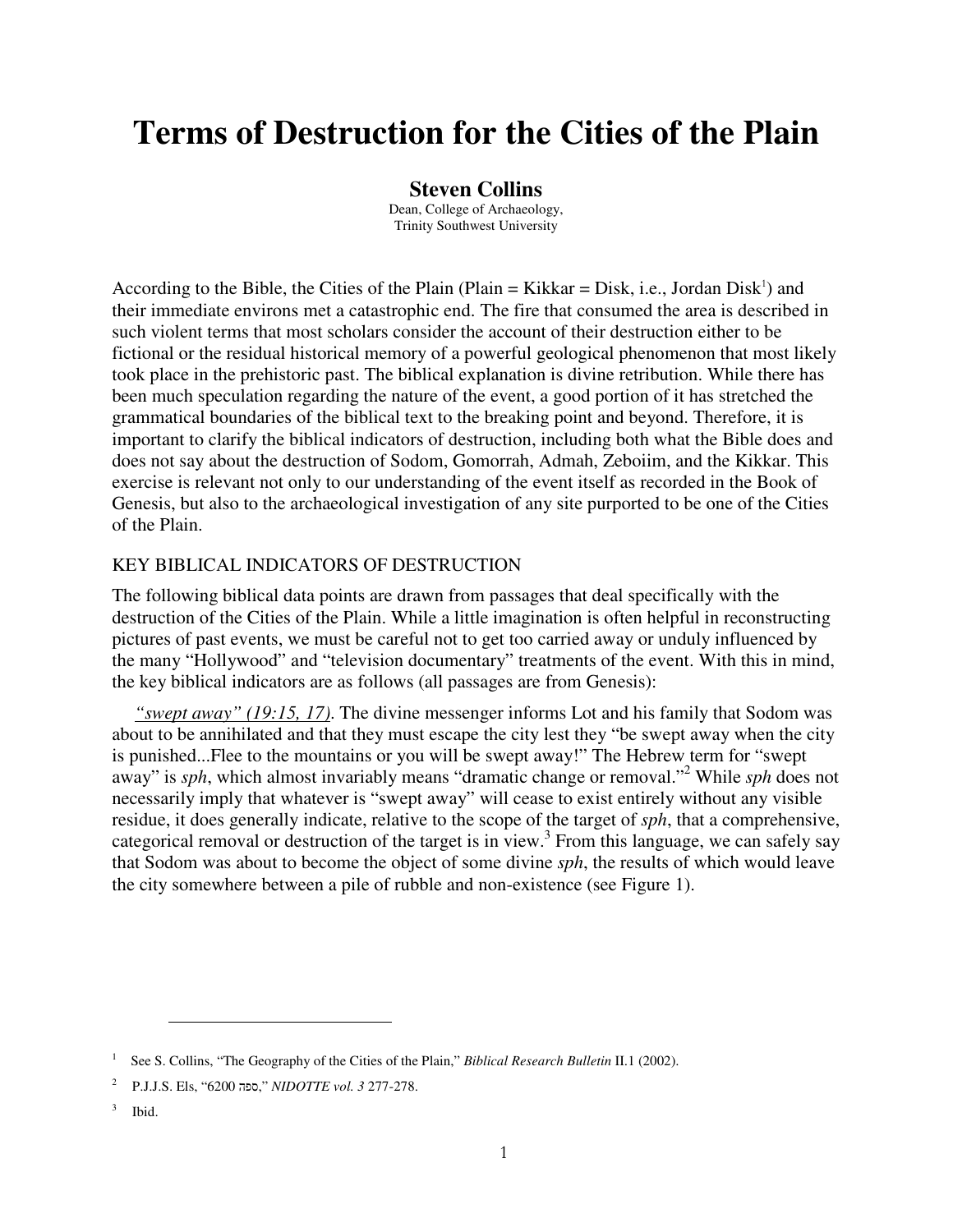

**FIGURE 1**

Regardless of the nature of the destruction that befell the Cities of the Plain, one thing is clear from the biblical text: the fiery blast came from above. Superheated air and/or some kind of impact, like that of a disintegrated comet fragment moving at a high rate of speed, could have obliterated virtually everything in its target area, perhaps leaving only the foundations of the largest structures.

 *"Yahweh rained down burning sulfur on Sodom and Gomorrah...out of the heavens" (19:24)*. There are two terms used here in a doublet, "sulfur and fire," a fact that is unclear in some translations. First of all, the consecutive construction does not at all imply that "fire" can or should be taken as a modifier of "sulfur." Indeed, the two could be considered distinct, although I have no reason to press the issue other than to point out that the pairing of the two terms does not necessarily, or even normally, mean "burning sulfur." The word translated "sulfur" is *goprit*. 4 Used seven times in the Old Testament, *goprit* is itself often understood as "burning sulfur," although that idea is mostly inferred from context rather than the basic meaning of the word. And

<sup>4</sup> J.A. Naude, "1730 גפרית, "*NIDOTTE vol. 1* 889.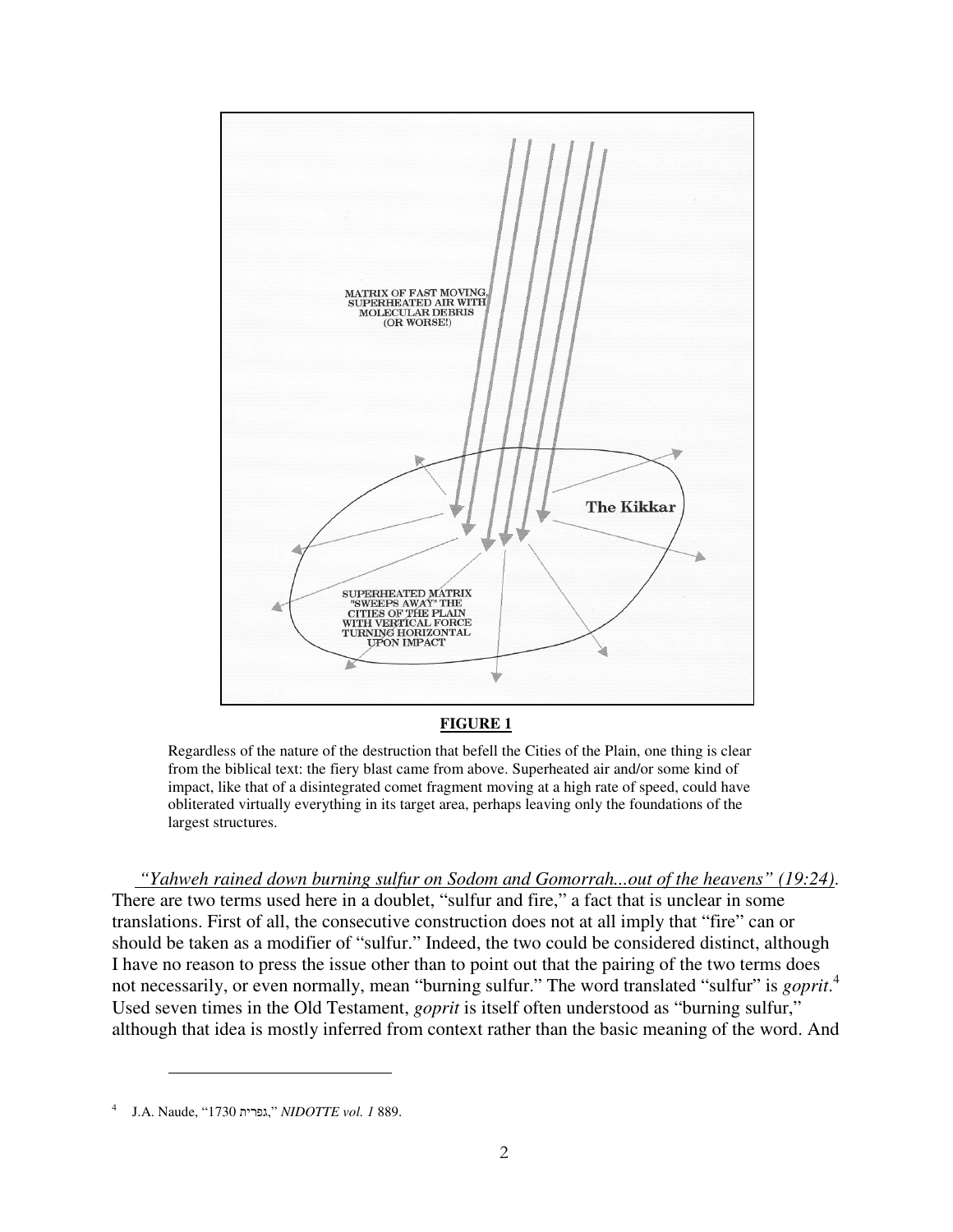because the nominative of *goprit* "denotes an inflammable material of which lightning was held to consist (Ezekiel 38:22),"<sup>5</sup> we cannot attribute a specific chemical meaning to the term, at least not in any modern, scientific sense. Thus, while *goprit* can refer to the naturally-occurring element, sulfur, its range of meaning is by no means confined thereto, especially when it proceeds from a heavenward direction. I also suspect that the application of the term to chemical sulfur, which is yellow in its solid, crystalline state, is a secondary semantic referent, the primary referent being the yellow glow of fire, lightning, or even the sun.<sup>6</sup> The word for "fire" is *'esh*.<sup>7</sup> Simply put, *'esh* can refer to "fire" of all kinds and descriptions, from sparks to cooking fires, from lightning to sunlight.

The implication of this particular language for our understanding of the destruction of the Cities of the Plain is to clarify what the text actually says and what it does not say. It says that whatever came from a heavenward direction to destroy Sodom and Gomorrah was a fiery phenomenon emitting (yellowish) light and possibly a thunderous noise. It does not say that the fire consisted of burning sulfur or that the burning material (gas? particles?) was sulfurous at all (although it certainly could have been). But whatever the exact nature of the fiery event, the results were catastrophic for the targeted locale.

*"rained down...out of the heavens" (19:24)*. The fiery judgment came from a skyward direction. That is very clear from this passage. A Hebrew or Semitic cognate analysis would add nothing to what is plainly communicated by the translation. The implication is that the burning mass originated from above the surface of the Kikkar (plain). However, I suppose one could not rule out the idea that (gaseous?) material erupted high into the air from within the crust of the earth itself (through a fault or fissure?), somehow ignited, and then descended back to the surface, incinerating the Cities of the Plain. Such scenarios have been suggested.<sup>8</sup>

*"he overthrew those cities and the entire plain, including all those living in the cities, and also the vegetation in the land" (19:25; see also 19:29).* Much has been made of the term "overthrew."<sup>9</sup> The Hebrew word, *hpk*, has a range of meanings, including "turn, overturn,

5 Ibid.

<sup>6</sup> As I have discussed in Collins "Geography," that which is more immediate and obvious usually serves as the primary referent of a word, whereas the same term can be applied to a secondary referent because it "looks like, acts like, seems like" the primary referent. In this case, the yellow glow of a fire (or lightning, or the sun) is likely the more intimate, immediate, and original meaning (primary referent) of the etymological root of Heb. *goprit* (Akk. *kupritu*), which at a later point in time was applied to the naturally-occurring chemical element, sulfur, because it was yellow and had a pungent smell not unlike odors given off by various burning materials. Such phenomenological applications of root words to secondary referents are very common in all languages. In language usage over time, it is not uncommon for the primary referent to be lost, and the word adapted as a symbol for the secondary referent. Only decades ago, in English, "cut a record" referred to the process of making an audio recording by literally cutting grooves in a plastic disk (primary referent). When you "cut a record" today, you make the audio recording (secondary referent) digitally on a computer and produce it on a compact disk, a process we then refer to as "cutting a CD." Even today, many people have no idea that "cutting" a music album had anything to do with literally cutting grooves into plastic! To them it is simply a common idiom.

<sup>7</sup> J.A. Naude, "836 אשׁ, "*NIDOTTE vol. 1* 532-537.

<sup>8</sup> See Neev and Emery, *Destruction of Sodom*.

<sup>9</sup> For example, in recent discussions with my good friend and colleague, Dr. L. Ritmeyer, he made the point that the Hebrew term *hpk* could indicate that the Cities of the Plain may have been built on the edge of plateaus overlooking the Jordan Valley and that, as part of the destruction scenario, earthquake activity may have caused the cities to be "overturned" as their earthen platforms crumbled into the valley below, the city-rubble being subsequently covered by a thick layer of dirt and rock. Frankly, I have no problem with such a scenario being allowed by the language of the biblical text, as long as we do not insist that this is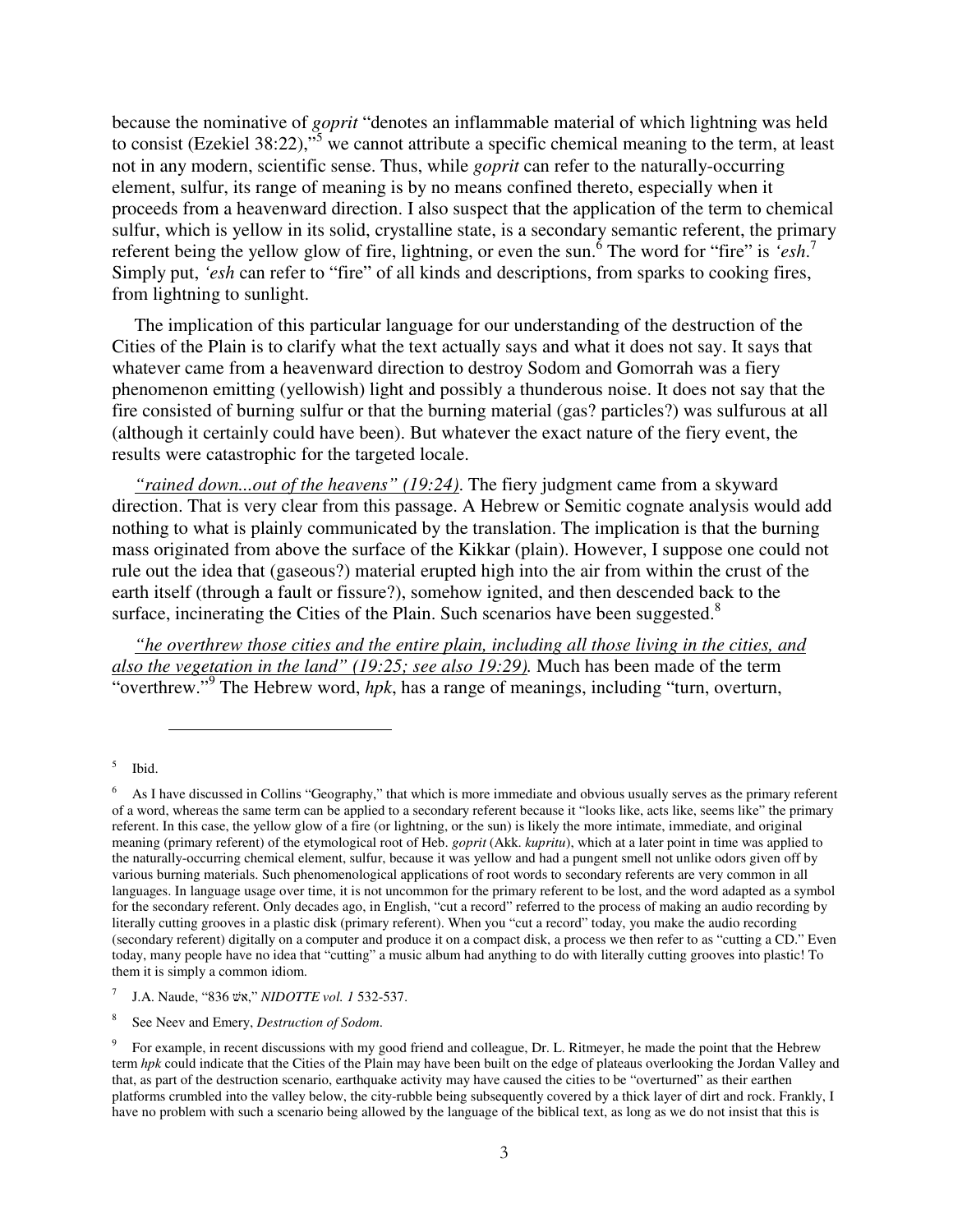destroy, change."<sup>10</sup> With reference to what happened to the Cities of the Plain, the meaning of the related Akkadian term, *abaku*, <sup>11</sup> meaning "to overturn" or "turn upside down," is often literalized to suggest that Sodom and Gomorrah were "overturned" as the result of a geological event of some kind which buried them under a layer of earth. While I would not categorically reject such an interpretation on lexical grounds, it would be just about the only such usage among dozens in the Old Testament. In such a context, the actual meaning is probably more like Akkadian *abiktu*, which denotes "defeat"<sup>12</sup> or "decisive defeat, massacre, carnage."<sup>13</sup> At any rate, the "overthrow" was not just of a city or two, but of "the entire plain" upon which the cities were located (see Figure 9).

"*the entire plain (19:25)*. As I have established elsewhere,<sup>14</sup> the Kikkar is in view here. If the "entire Kikkar" was destroyed, then not only was that portion lying east of the Jordan River affected, but also that area of the Kikkar west of the river, namely Jericho and its environs. Although the western Kikkar was not the primary target of destruction, it is reasonable to assume that it may have suffered serious collateral damage.

*"all those living in the cities (19:25)*. The fiery catastrophe killed all the inhabitants of the Cities of the Plain. But is it possible that people living outside the city walls could have survived? I doubt it, since even the vegetation of the region was burned up. The animals probably would not have survived either.

*"the vegetation in the land" (19:25)*. The Hebrew word translated "vegetation," *tsemakh*, is interesting because it does not specifically refer to "plant life," but to a "growth, shoot, [or] bud."<sup>15</sup> (For example, it is not the word *siakh*, used earlier in Genesis for "seed-bearing plant," "green plant," and "plant of the field."<sup>16</sup>) So it is possible that the destruction of the vegetation (*tsemakh*) of the Kikkar consisted of the burning and/or scorching of new annual growth, or of new sprouts, shoots, and buds,<sup>17</sup> but not necessarily a complete extermination of the regional flora. This holds important implications for the ability of at least nomadic and semi-nomadic peoples to re-inhabit the area in the post-conflagration era.

*"[Abraham] looked down [from the area of Hebron] toward Sodom and Gomorrah, toward all the land of the plain, and he saw dense smoke rising from the land, like smoke from a furnace" (19:28).* Beyond the clear language of the translation, there is not much to be gained by examining the Hebrew text at this point. It is clear that Abraham, from some vantage point (probably) east of the Hebron vicinity, was able to see a huge, dense column of smoke rising

<sup>14</sup> Collins, "Geography."

 $\overline{a}$ 

- <sup>15</sup> M.G. Abegg, Jr., "7541 צמח, "*NIDOTTE vol. 3* 815-817.
- <sup>16</sup> R.A. Taylor, "8489 שׂיח, "*NIDOTTE vol. 3* 1236.

 $17$  The fire and/or heat could have caused the tender new growth to wither and die back, or it is possible that the local vegetation was burned back to the main branches or to the roots. It is also possible that the overall devastation could have had pockets with varying degrees of damage.

what it does say. In the case of the Cities of the Plain, the word *hpk* simply means "destroy," but, admittedly, to a calamitous degree.

<sup>10</sup> R.B. Chisholm, "2200 הפך, "*NIDOTTE vol. 1* 1048-1050.

<sup>11</sup> Ibid. See also Black, George, and Postgate, eds., *Dictionary of Akkadian* 1.

 $12$  Ibid. 2.

 $13$  Chisholm, "הפך"  $1048-1050$ .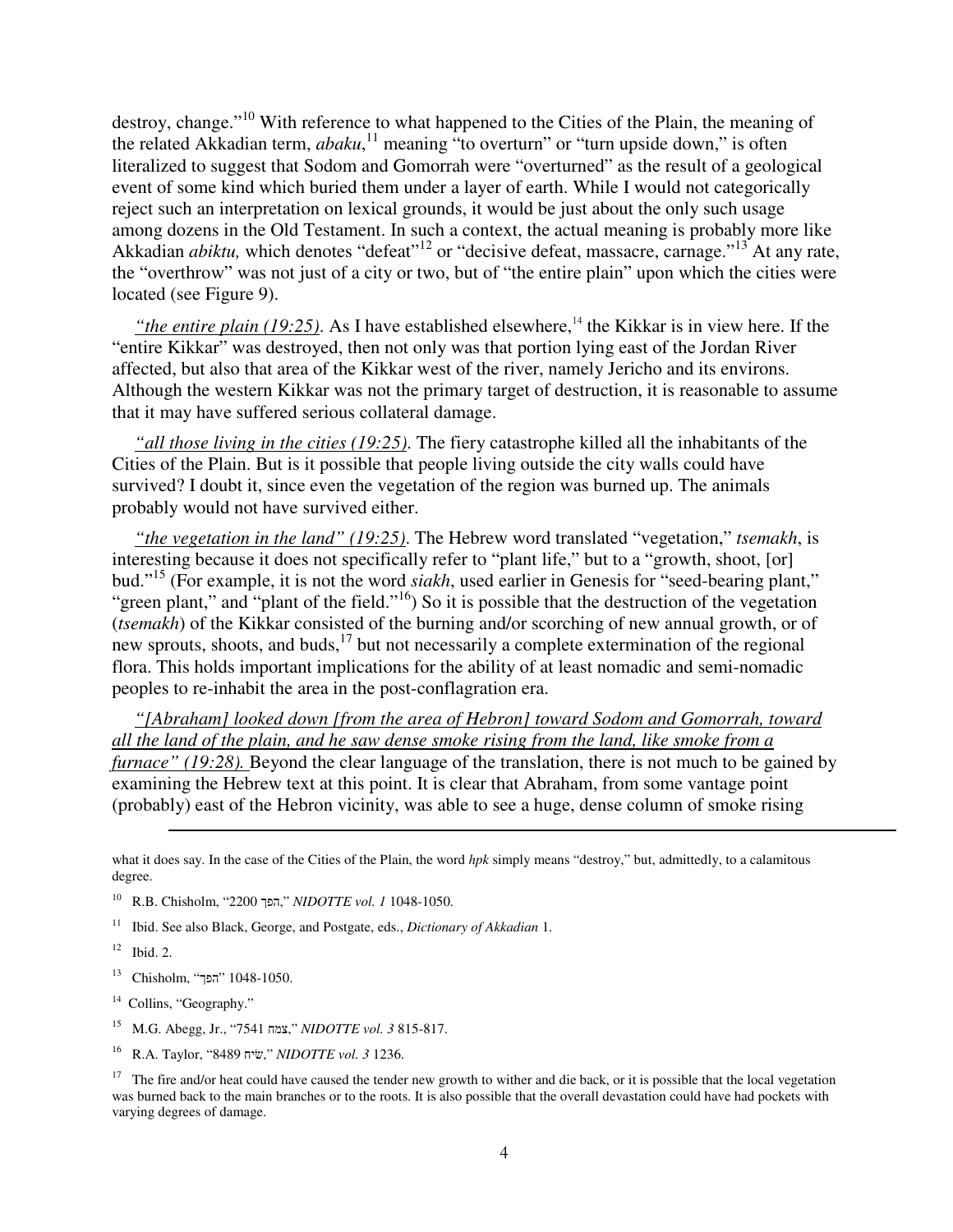from the area of destruction, which could have been as large as 400 square kilometers.<sup>18</sup> Smoke from such a calamity would have been visible at distances much greater than Hebron.

*"dense smoke...like smoke from a furnace" (19:28).* If there are any qualitative or quantitative indicators about the resultant smoke from the Kikkar conflagration, I cannot detect them. The idea of "dense" smoke is read into the Hebrew term (*qtr*) by some translators, but is not actually a feature of it. The Akkadian *qataru* carries the meaning "to smoke...blacken with smoke...be blackened, darkened," "rise, billow," and "make an incense offering,"<sup>19</sup> but, like the equivalent Hebrew word, has nothing to say about the density, color (other than its sooty, darkened nature), or other noteworthy features of the smoke.<sup>20</sup> That it was "like smoke from a furnace (Heb. *kibshan*<sup>21</sup>)" may indicate the familiar columnar pattern of smoke that rose from ancient pottery kilns or smelting furnaces, $^{22}$  but very little else, if anything, can be determined from etymological or semantic analysis.

### A SUMMARY OF DESTRUCTION INDICATORS FROM THE BIBLICAL TEXT

Indicators rising from the biblical text provide some valuable information about the nature and scope of the destruction of the Cities of the Plain. In summary, here are the apparent facts derived from the language of destruction in the Genesis record of Sodom and Gomorrah:

- 1. Regardless of its point of origin, the fiery matrix that rained down upon the Cities of the Plain descended as if from the heavens, i.e., from the atmosphere above the plain (Kikkar).
- 2. When the burning (gaseous? sulfurous?) mass struck the surface of the plain, it caused the region's cities and vegetation to burst into flames.
- 3. The thunderous fire-storm was so concentrated that the inhabitants of the entire area were unable to escape death either by burning or asphyxiation from breathing smoke and/or super-heated air.
- 4. In the aftermath, a great column of smoke, probably as much as fifteen to twenty kilometers in diameter, rose from the burning, scorched land and was easily visible from locations such as Hebron, which was fifty kilometers or more away.
- 5. The Cities of the Plain were catastrophically destroyed, "swept away," i.e., left in utter ruin, if not entirely removed from the visible realm of existence, and the entire Kikkar region suffered an ecological disaster that may have required centuries of recovery before it could once again support permanent urban populations.

 $\overline{a}$ 

<sup>&</sup>lt;sup>18</sup> It seems from the biblical text that the entire plain (*kikkar*) region around Sodom, Gomorrah, Admah, and Zeboiim comprised the target area, not just the cities themselves. However, if the cities were the primary targets of the fiery force(s) that overcame them, it is not unreasonable to think that the surrounding area for some distance could have been burned or scorched secondarily by the intense heat issuing from the central conflagration.

<sup>19</sup> Black, George, and Postgate, eds., *Dictionary of Akkadian* 286. See also R.E. Averbeck, "7787 קטר, "*NIDOTTE vol. 3* 913- 916.

 $20$  Ibid.

<sup>21</sup> I. Cornelius, "3901 כּבשׁן, "*NIDOTTE vol. 2* 596-597.

<sup>&</sup>lt;sup>22</sup> B.G. Wood, *The Sociology of Pottery in Ancient Palestine* (Sheffield: Sheffield Academic Press, 1990); E.C. Lapp, "Metals," *OEANE vol. 4* 1-20.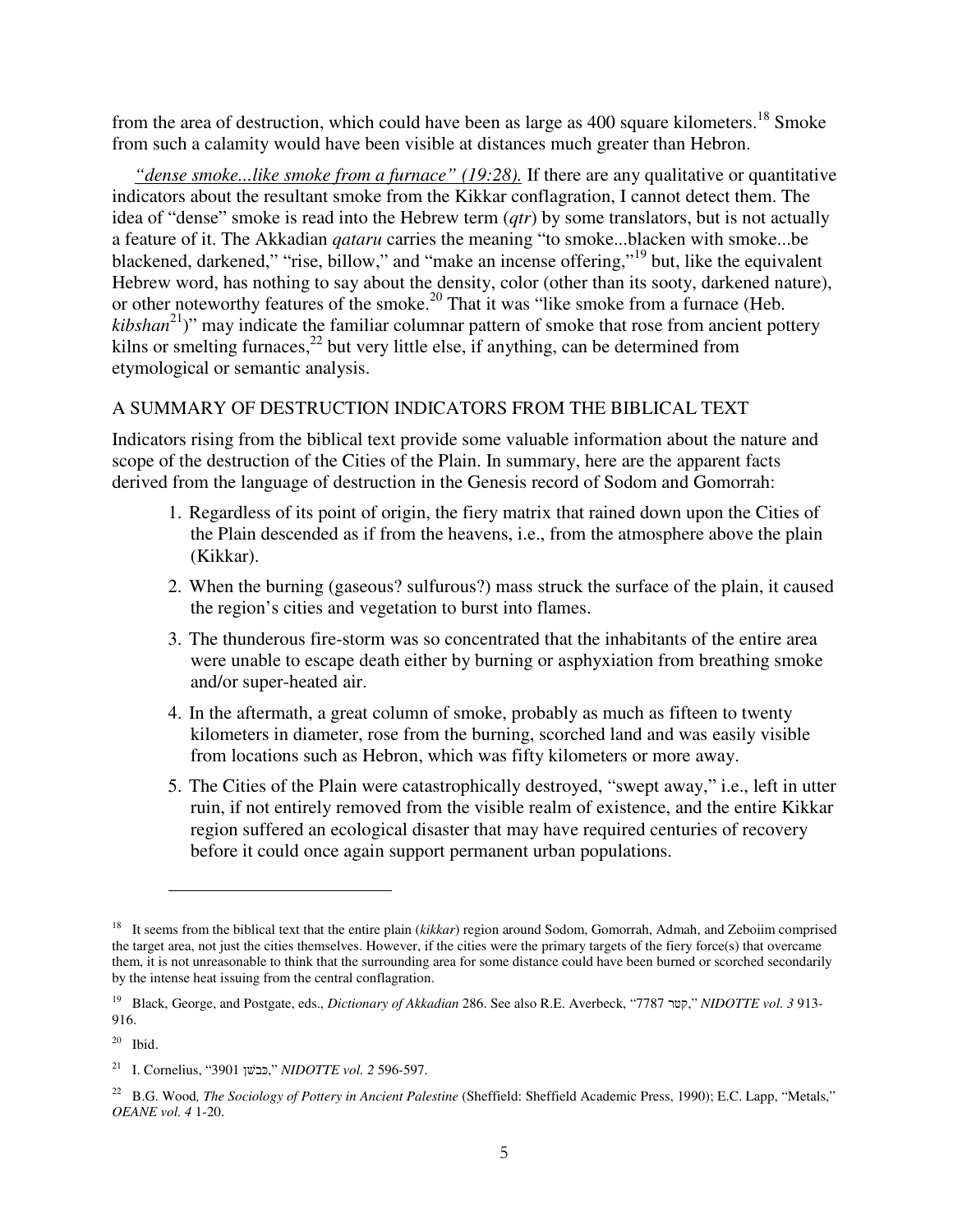### CLARIFYING WHAT THE BIBLICAL RECORD DOES AND DOES NOT SAY ABOUT THE DESTRUCTION OF THE CITIES OF THE PLAIN

Up to this point I have discussed the apparent facts about the destruction of the Cities of the Plain, noting the allowable parameters of interpretation for key elements in the biblical narrative. All in all, the Bible is quite clear about what did and did not happen to those infamous cities. Yet while the biblical record has always been available for scholars and laymen alike to examine first-hand, it seems that, in spite of the text itself, the human imagination cannot help but create images of the events that do not necessarily conform to the only written record we have about the demise of those cities.

Of course, this kind of thing is done with other biblical stories as well. For example, in the stories about Jesus' carrying his cross to the place of execution, it is commonly depicted that when he stumbled beneath the weight of the cross—from exhaustion or weakness from torture— Simon the Cyrene was pressed into service to carry the cross for him. This event has been portrayed over and over again in films and Passion Week reenactments until the picture of Jesus falling to the ground under the cross has been permanently etched on the minds of millions of people. Yet none of the biblical gospels ever hints that Jesus stumbled or fell beneath the weight of the cross. It is not even suggested. Simon was indeed forced to carry Jesus' cross, but for other reasons, probably to satisfy Roman legal protocol.

In a similar fashion, the story of the destruction of Sodom and Gomorrah has elements in our telling of it that may or may not be supported by the biblical account. Just to set the record straight, I want to deal with these unnecessary ideas about the destruction of the Cities of the Plain and, in the process, reiterate the biblical parameters of the story that I have already discussed.

First, the biblical narrative does say that the plain upon which the four (not five) Cities of the Plain were located was the circular, flat region of the southern Jordan Valley immediately north of the Dead Sea (which is about 25 kilometers in diameter and clearly visible on any good map<sup>23</sup>). The Bible does not say Sodom and Gomorrah were located anywhere near the southern end of the Dead Sea.

Second, the Bible does say the cities were destroyed by a powerful conflagration that, at least in the air space over the impact area, descended upon them from above. The biblical record does not say all evidence of their existence was wiped from the face of the earth so that the same locale would never be inhabited again.

Third, the biblical text does say the pervasive fire was so comprehensive over the target area that no human beings in the region could have survived the blast. The Bible does not say the fire was so hot that it entirely consumed bodies, buildings, and personal belongings.

Fourth, the Bible does say the new growth (such as sprouts, shoots, and buds) of the vegetation in the region was burned. The biblical account does not say the entire floral assemblage of the area was obliterated so that it could not at least recover somewhat through the course of time. $^{24}$ 

<sup>&</sup>lt;sup>23</sup> See my discussion in Collins, "Geography."

<sup>&</sup>lt;sup>24</sup> Indeed, if the lands and cities of a people are "a wasteland forever," that does not mean that new and different peoples cannot come afterward and live in the same, once-destroyed land.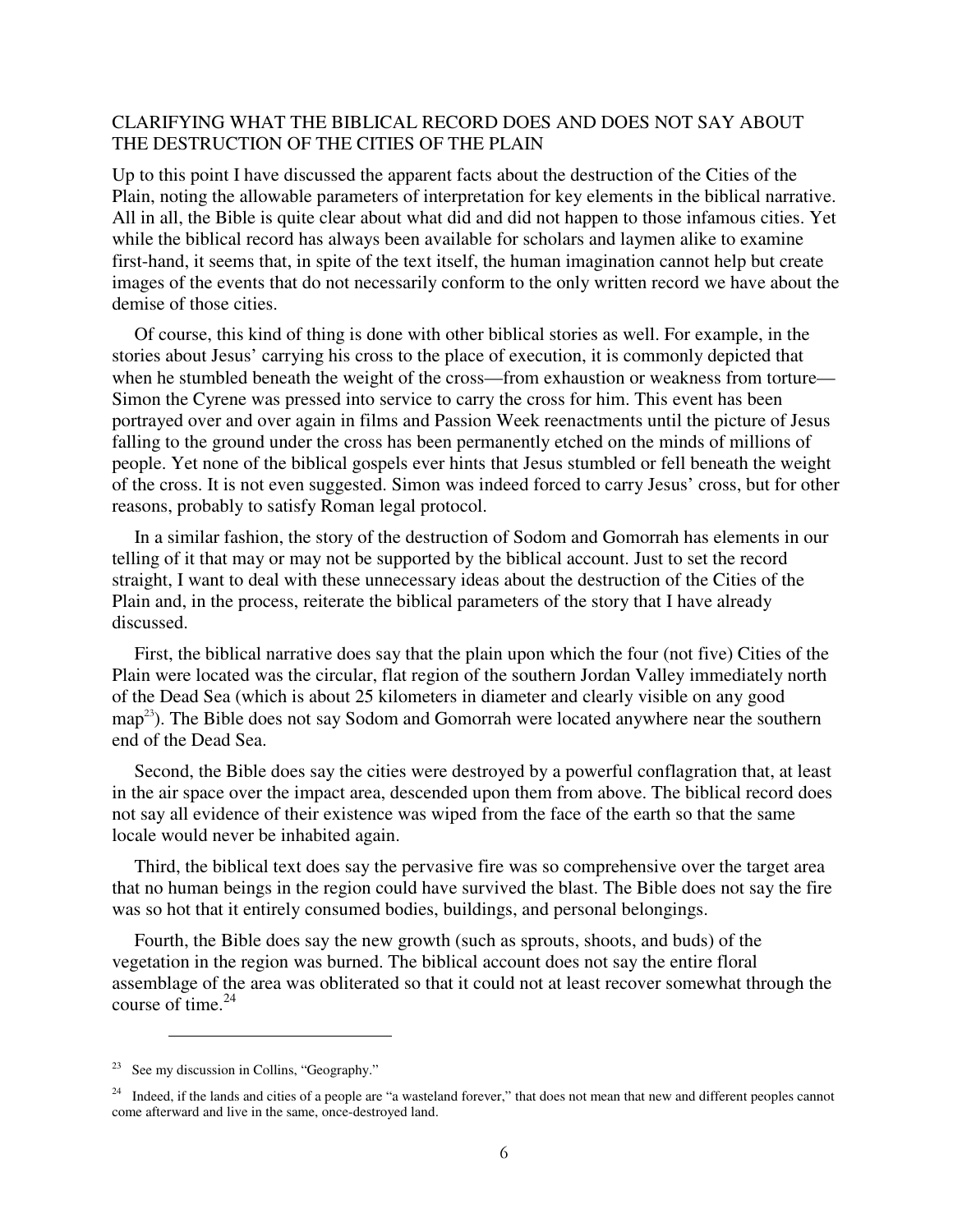Fifth, the biblical story does say that all the inhabitants of the Cities of the Plain were killed. The Bible does not say the area became permanently uninhabitable.<sup>25</sup> From the biblical story, we can conclude that the region of the Kikkar and the Cities of the Plain which prospered upon it were violently destroyed in an instant of time by an awesome, fiery display of God's wrath.

Some would argue against the point I am making here by citing the five biblical passages which, on the surface, seem to suggest that the plain (*kikkar*) destroyed by the wrath of God became a locale where virtually nothing would grow and was eliminated for all time as a place of habitation.

- 1. The first passage is Deuteronomy 29:23: "The whole land will be a burning waste of salt and sulfur—nothing planted, nothing sprouting, no vegetation growing on it. It will be like the destruction of Sodom and Gomorrah, Admah and Zeboiim, which Yahweh overthrew in fierce anger." All this text says is that God's judgment against a disobedient Israel will be like the destruction of Sodom and Gomorrah on the day it was destroyed.
- 2. The second passage is Isaiah 13:19-20: "Babylon...will be overthrown by God like Sodom and Gomorrah. She will never be inhabited or lived in through all generations..." The simile here necessarily applies only to the overthrow of Babylon.
- 3. The third passage is Jeremiah 49:18: "As Sodom and Gomorrah were overthrown...so no one will live there; no man will dwell in [Edom]." The comparison is to what Sodom and Gomorrah were like at the time they were destroyed, not to the condition of the land in the long term.
- 4. The fourth passage is Jeremiah 50:40: "As God overthrew Sodom and Gomorrah...so no one will live there; no man will dwell in [Babylon]." Again, the same simile is here applied to Babylon, still as a symbol of destruction, not necessarily in every aspect. The final passage is Zephaniah 2:9: "...Moab will become like Sodom, the Ammonites like Gomorrah—a place of weeds and salt pits, a wasteland forever." When dealing with similes, metaphors, and other figures of speech, one must be very careful to ascertain their character, which is often hyperbolic. In this passage it states that the lands of Moab and Ammon will become "a wasteland forever," yet in the very next sentence it states that "the survivors of my nation will inherit their land." But if the land is "a wasteland forever," how can it be reoccupied and lived in by God's people, Israel? The literary reality is that when the symbolic analogy of the destruction of Sodom and Gomorrah is used to depict the wrath of God against other nations, the meaning is clearly confined to fact of destruction and does not extend to the manner of destruction or to the duration of the resultant damage.

From this we can reasonably argue that the event also constituted an ecological disaster of significant proportions. As a result, the region may have been practically uninhabitable for a considerable period of time, possibly hundreds of years, at least in terms of a concentrated urban

<sup>&</sup>lt;sup>25</sup> In fact, the *kikkar* is one and the same as the Plains of Moab upon which Moses, Joshua, and the Israelites camped for a considerable period of time (probably about two years; Deuteronomy 2:14) before they crossed over to the Jericho side of the Jordan River (Numbers 22:1; 26:3, 63; 31:12; 33:48-50; 35:1; 36:13; Deuteronomy 34:1; Joshua 13:31).